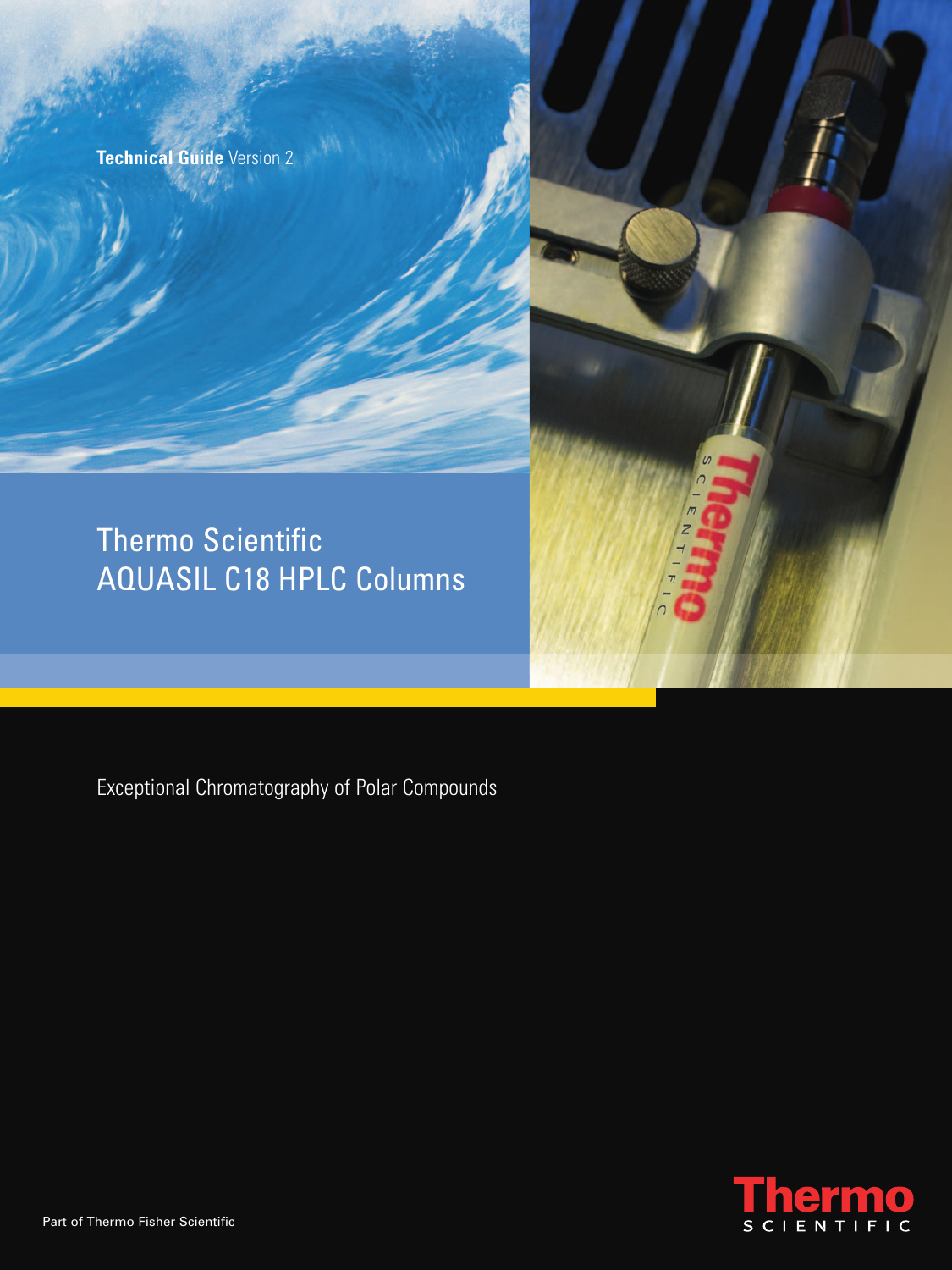

# **Thermo Scientific AQUASIL C18 HPLC Columns**

## **Introduction**

The Thermo Scientific AQUASIL C18 columns provide a versatile C18 phase for a wide range of applications.

Combining a C18 phase with a hydrophilic end-capping, Aquasil C18 columns offer a unique material for reversed phase chromatography, offering alternative selectivity, up to twice the retention for polar compounds, and no phase collapse under 100% aqueous conditions. Ideal for use with LC/MS, these columns maintain selectivity with reduced concentrations of buffers and additives.

In this Technical Guide, we review the AQUASIL C18 packing, designed to go beyond the limitations of traditional C18 packing materials, including:

- **• Different retention and selectivity to conventional C18**
- **• Excellent peak shapes for basic, acidic and neutral compounds**
- **• Polar molecule retention twice as strong as conventional C18**
- **• Compatible with 100% aqueous mobile phase**
- **• Excellent results with low buffer concentrations**
- **• Stable for LC/MS applications**

#### **Chromatographic Characterization**

Packings that offer additional interaction modes give rise to quite different retention behavior and selectivity. Additionally, analytes with the greatest polar functionality will typically show significant changes in selectivity and retention.

Figure 1 illustrates the behavior differences between the AQUASIL C18 column and the Thermo Scientific BetaBasic 18 column (a C18 column that is highly base deactivated and densely bonded and also has a very similar percent carbon value).

Figure 1a demonstrates that the AQUASIL C18 column is slightly less retentive than the BetaBasic™ 18 column where analyte interactions are based purely on hydrophobic (or dispersive) interactions. The AQUASIL C18 packing was designed for the reversed phase separation of polar molecules. Despite its relatively high concentration of C18 groups, it also has hydrophilic sites that help to provide increased retention of highly polar water soluble compounds (Figure 1b, 1c).

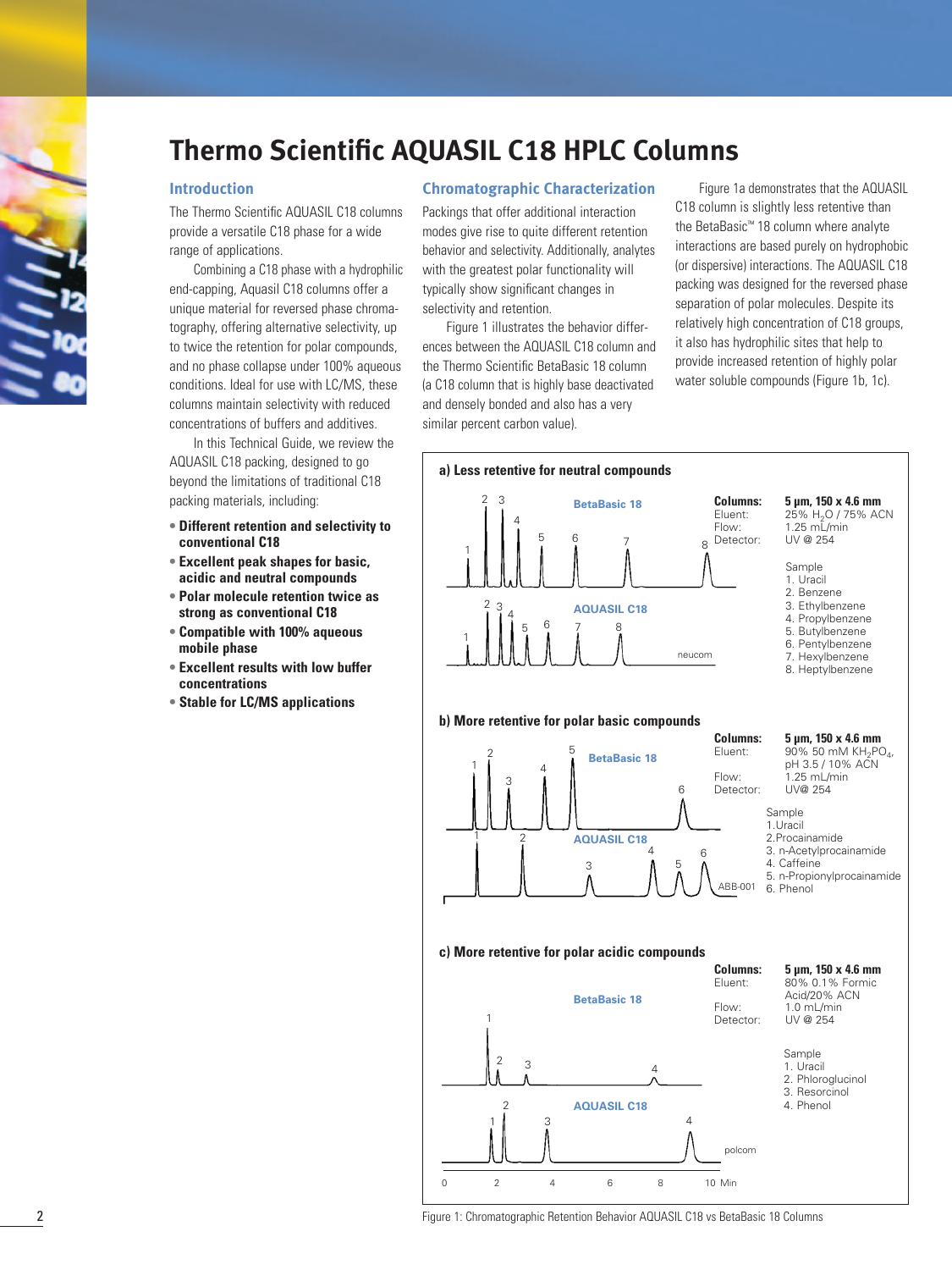Figure 1b shows how the AQUASIL C18 column offers the nearly twice the retention of several polar, basic compounds when compared to a BetaBasic 18 column. The retention of basic compounds and polar acidic compounds on the AQUASIL C18 column are both significantly increased compared to the BetaBasic 18 column. This illustrates how useful the AQUASIL C18 column can be when increased retention of polar compounds or alternative selectivity is required.



AQUASIL media combines C18 with hydrophilic endcapping

# **Increased Retention of Polar Compounds**

Polar compounds often elute near or at the unretained marker when run on typical C18 HPLC columns. AQUASIL C18 columns provide additional analyte-ligand interactions to reversed phase hydrophobic interactions, leading to increased retention of analytes with polar functionality. AQUASIL C18 columns maintain retention of neutral compounds while offering increased retention for both acidic and basic compounds.

# **Applications**

- Highly Polar Compounds
- Nucleosides and Nucleotides
- Organic acids
- Vitamins
- Peptides
- Catecholamines

#### **Chromatographic Interactions**

Dispersive interactions are the primary interactions generally associated with retention using traditional alkyl C18 type packings.

Secondary interactions associated with residual silanols have been significantly reduced by end-capping, improvements in silica quality and increased density of the derivatized ligand. Therefore, silanol interactions that previously gave rise to broad tailing peaks for basic analytes have been somewhat eliminated. These secondary interactions are also responsible in part for the retention of compounds with polar functionality, either by hydrogen bonding interactions or via ion exchange interactions.

The progressive elimination of the secondary silanol interactions has resulted in columns that give good peak shape for basic compounds but reduced retention of polar compounds in general. AQUASIL C18 columns provide an excellent combination of traditional reversed phase interactions and polar interactions to retain more polar analytes.

# **Aquasil Phase Specifications**

| гплэг |           | <b>SIZE</b><br>'UKE | <b>LOAD</b><br>mus | <b>TYPF</b>                                    |
|-------|-----------|---------------------|--------------------|------------------------------------------------|
|       | 200<br>um | 100Å                | 12%                | High<br>*ivated<br>$n$ $n$ $n$<br>nase<br>deac |

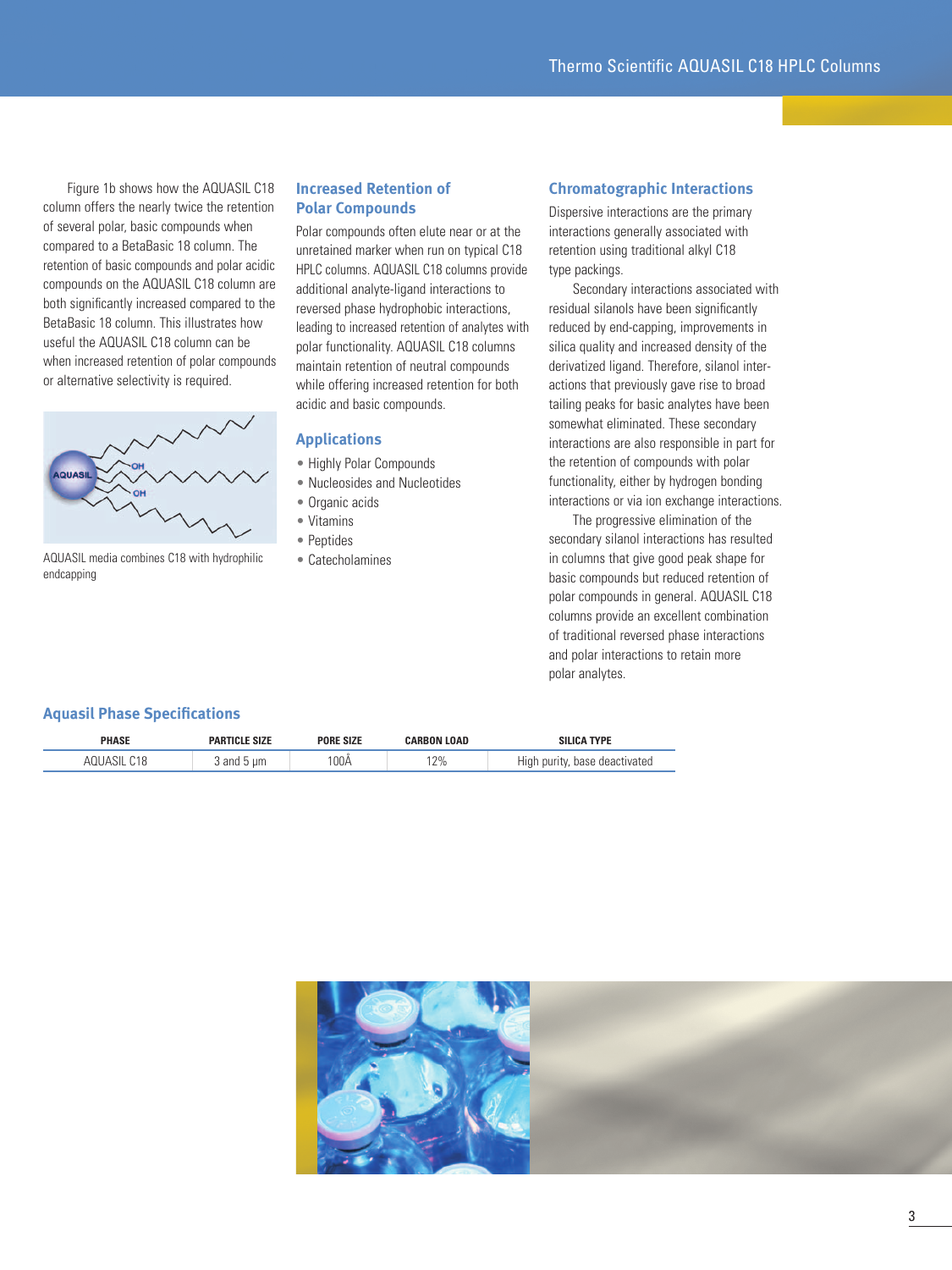This is illustrated in Figure 2 which demonstrates the capability of the AQUASIL C18 column's ability to separate catecholamines without ion pair reagents in a highly aqueous mobile phase.

# **Highly Aqueous Mobile Phases**

The inclusion of polar functionality to the stationary phase also increases the wetting characteristics of the packing in highly aqueous mobile phases.

The AQUASIL C18 column can be run in 100% aqueous mobile phase conditions (Figures 3 and 4) and shows no tendency towards phase collapse. Phase collapse is often seen with C18 packings unless a small amount of organic solvent (1-5%) is added to the mobile phase.

As a result of phase collapse, the retention and selectivity of the phase are lost and the column must be regenerated using a pure organic solvent wash. The AQUASIL C18 packing is immune to this folding due its unique polar functionality. Figure 4 demonstrates that reproducible chromatography is maintained even after flushing with 100% aqueous mobile phase for 113 hours.



Figure 3: Separation of nucleotides with 100% aqueous mobile pahse

Figure 4: AQUASIL C18 compatibility with 100% aqueous mobile phase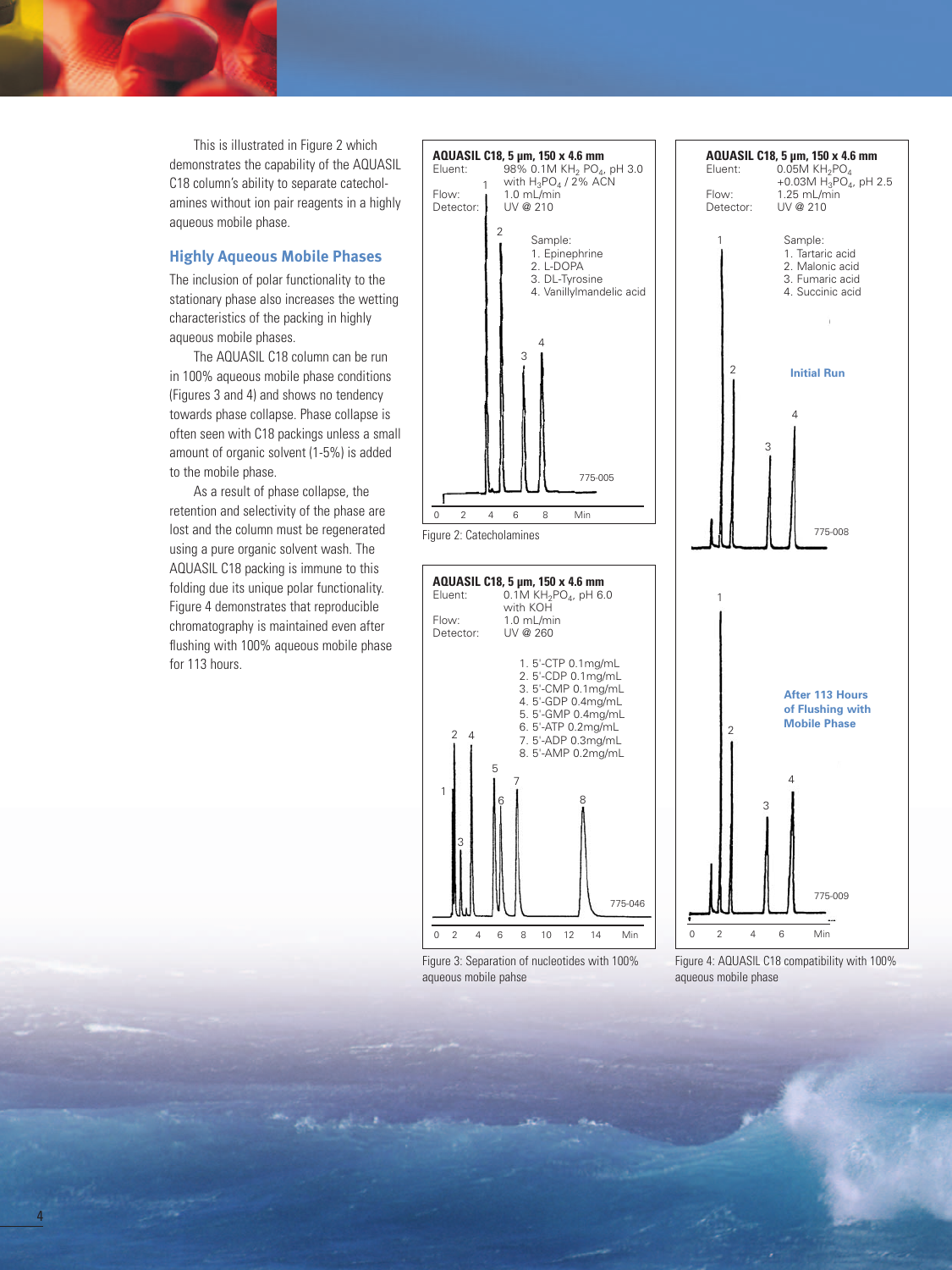# **Reduced Buffer Concentrations and Increased MS Sensitivity**

At any concentration, additives such as trifluoroacetic acid can cause ion suppression and consequently reduce sensitivity in LC/MS methods. The choice of HPLC column is of key importance for LC/MS applications, since the properties of the bonded stationary phase and underlying silica can strongly influence the concentration of additive required.

To enhance ionization, it is good practice to use volatile mobile phase additives in LC/MS methods. The addition of acidic modifiers such as formic acid or TFA is commonplace when analyzing proteins and peptides by reversed phase chromatography. The additive solvates the analyte, displacing water molecules and creating a more hydrophobic analyte with stronger retention on traditional C18 packings.

The AQUASIL C18 packing can retain peptides in their water soluble state, reducing the need for TFA as an additive. The examples shown in Figure 5 illustrate how the AQUASIL C18 column can be used at very low TFA concentrations while maintaining retention and performance of many of the peptides of interest. Low level additive concentrations (Figure 5c) also offer the reward of increased sensitivity for MS. This is an important consideration when trying to identify trace quantities of a drug compound or impurity that may normally disappear into the noise of the baseline of the MS response.



Figure 5: Tryptic Digest of β-Lactoglobulin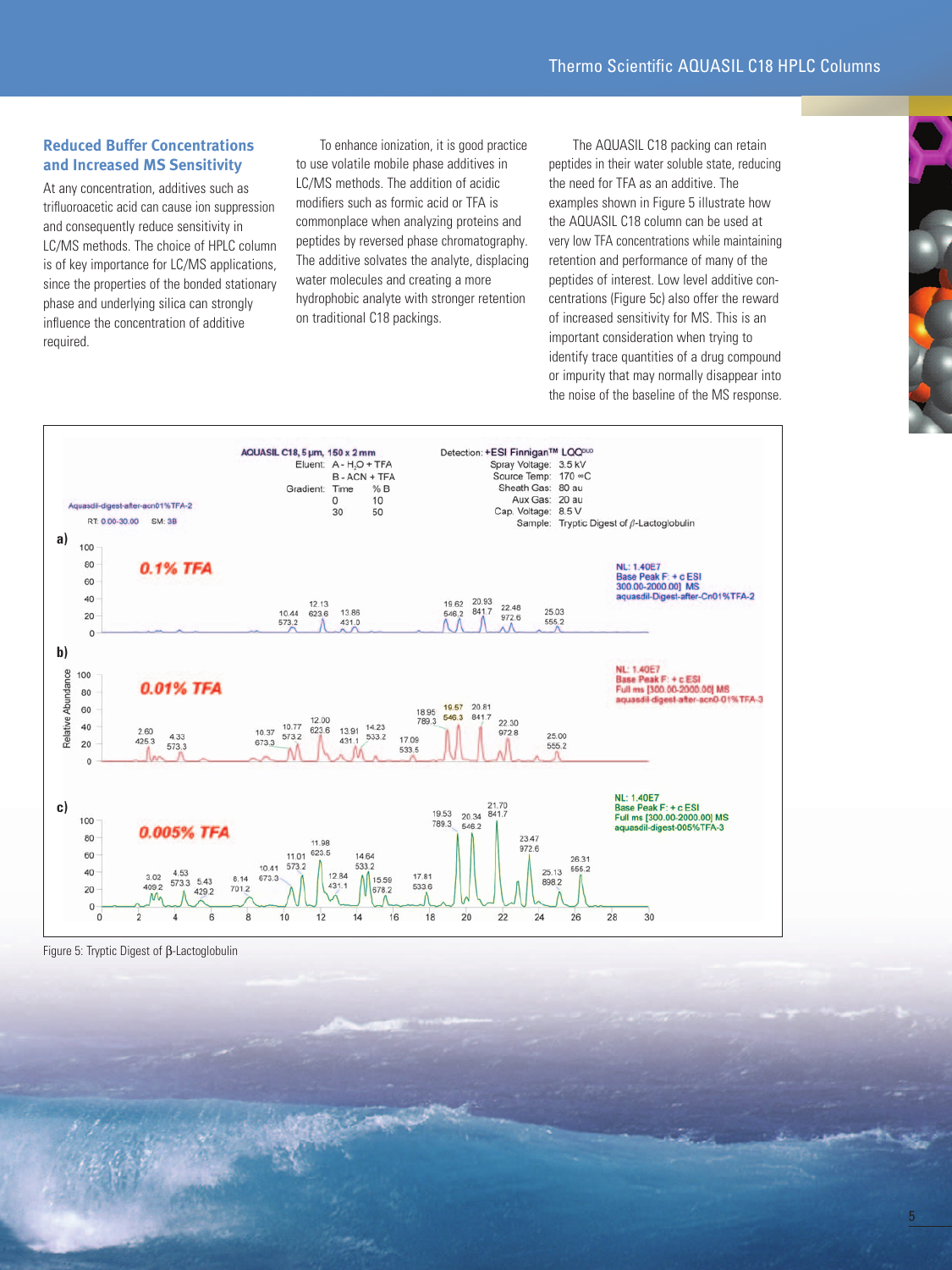# **Example Applications**

**AQUASIL C18, 5 µm, 150 x 4.6 mm**<br>Eluent: A: 0.05M KH<sub>2</sub>PO<sub>4</sub> +

Flow: 1.25 mL/min<br>Detector: UV @ 254

Sample: 1. Uracil 2. Lidocaine

B: ACN 75% A / 25% B

4. Acid 5. Doxepin

5

# **Acid Base Mix**

Detector:

1

#### **Water-Soluble Vitamins**



## **Fat-Soluble Vitamins**



#### **Peptides**

2

4

3



#### **Bio-Remediation Acids**



#### **Clindamycin**

775-045

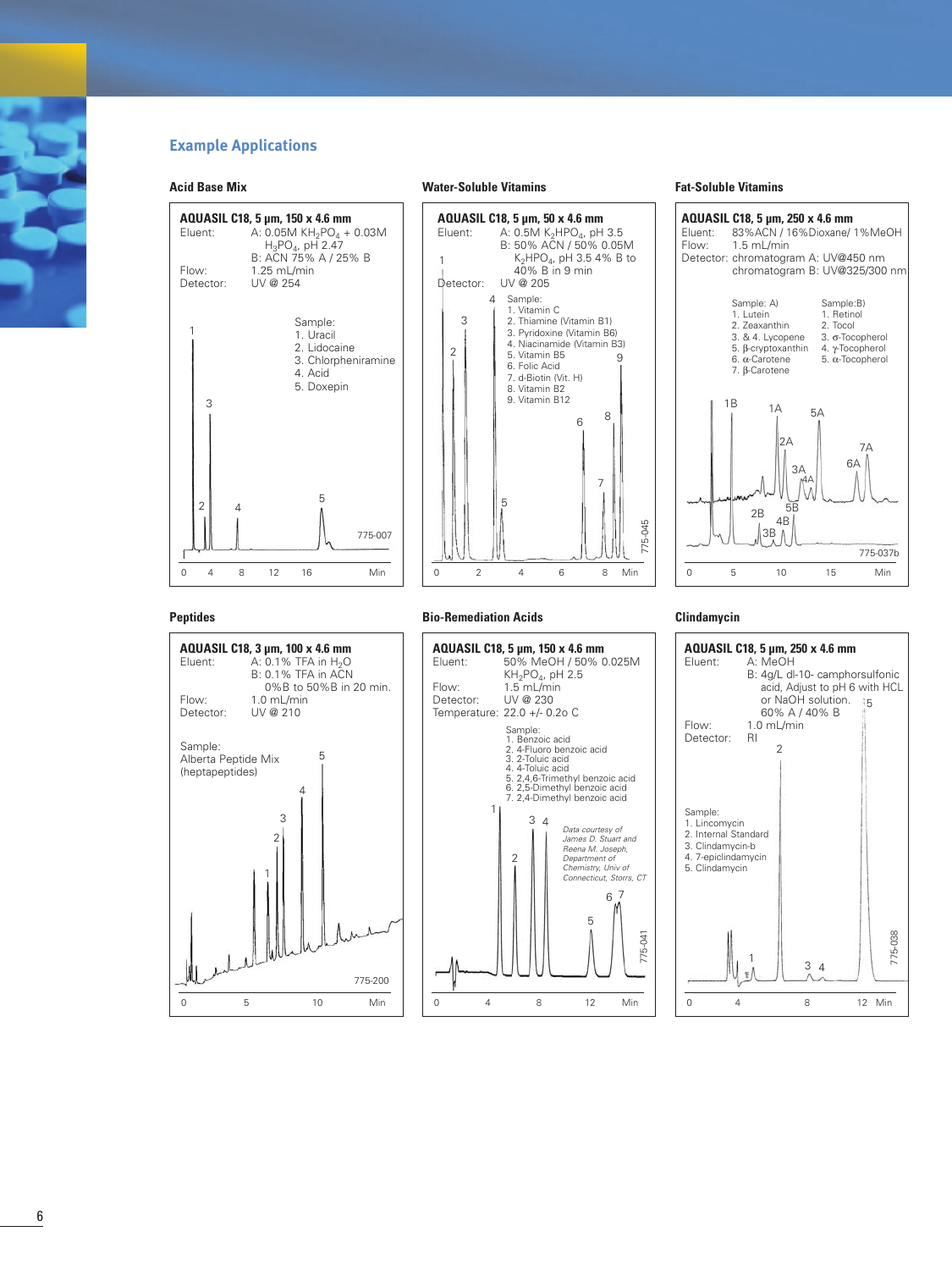

### **Nucleosides**

#### **Organic Acids in Highly Aqueous Mobile Phase**